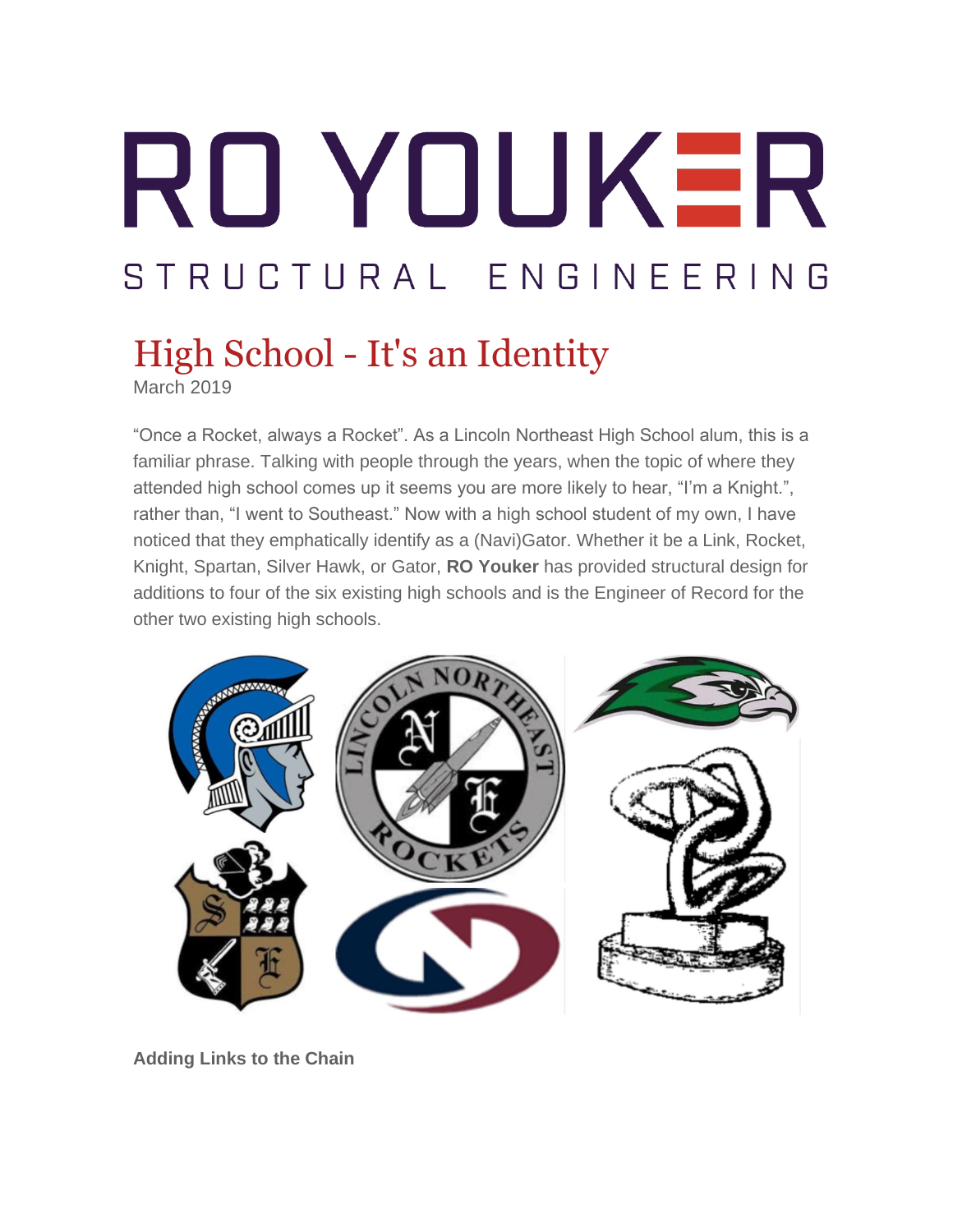In the early and mid-1990s, **RO Youker** was the structural engineer on additions to Lincoln High School. The most significant of these was an approximately 50,000 square foot gymnasium and classroom addition to the south end of the building. This provided much needed space for an increasing school population which expanded the Links tradition. This addition linked the Lincoln High building to the stand-alone building located to the south.

#### **Rocket Fueled Swimmers**

Lincoln Northeast High school's pool and natatorium was a project of ours from the mid-1970s. The addition of approximately 20,000 square feet creates a space for the Rockets to practice and compete in the swimming and diving world of high school athletics. Located on the northeast corner, the pool was much needed and welcome addition to the building.

#### **Knights of the Well Air-conditioned Table**

Spanning four blocks or over 1,000 feet long, Southeast High School has had several additions through its life. In the mid-2000s, **RO Youker** was the structural engineer of record for an addition, auditorium renovation, and the complete renovation of the HVAC equipment as part of the Indoor Air Quality (IAQ) project. The additions to Southeast included two-story classroom space at the south end of the building and a cafeteria/commons addition. Due to the lack of significant available addition space and allowing that space to be used for programming, the existing crawl space under approximately one-third of the building was excavated to create the mechanical space needed for the new HVAC equipment. This involved temporary shoring much of the existing two-story classroom space in order to be able to perform the necessary excavations and lower existing building foundations and extend columns to the new bearing.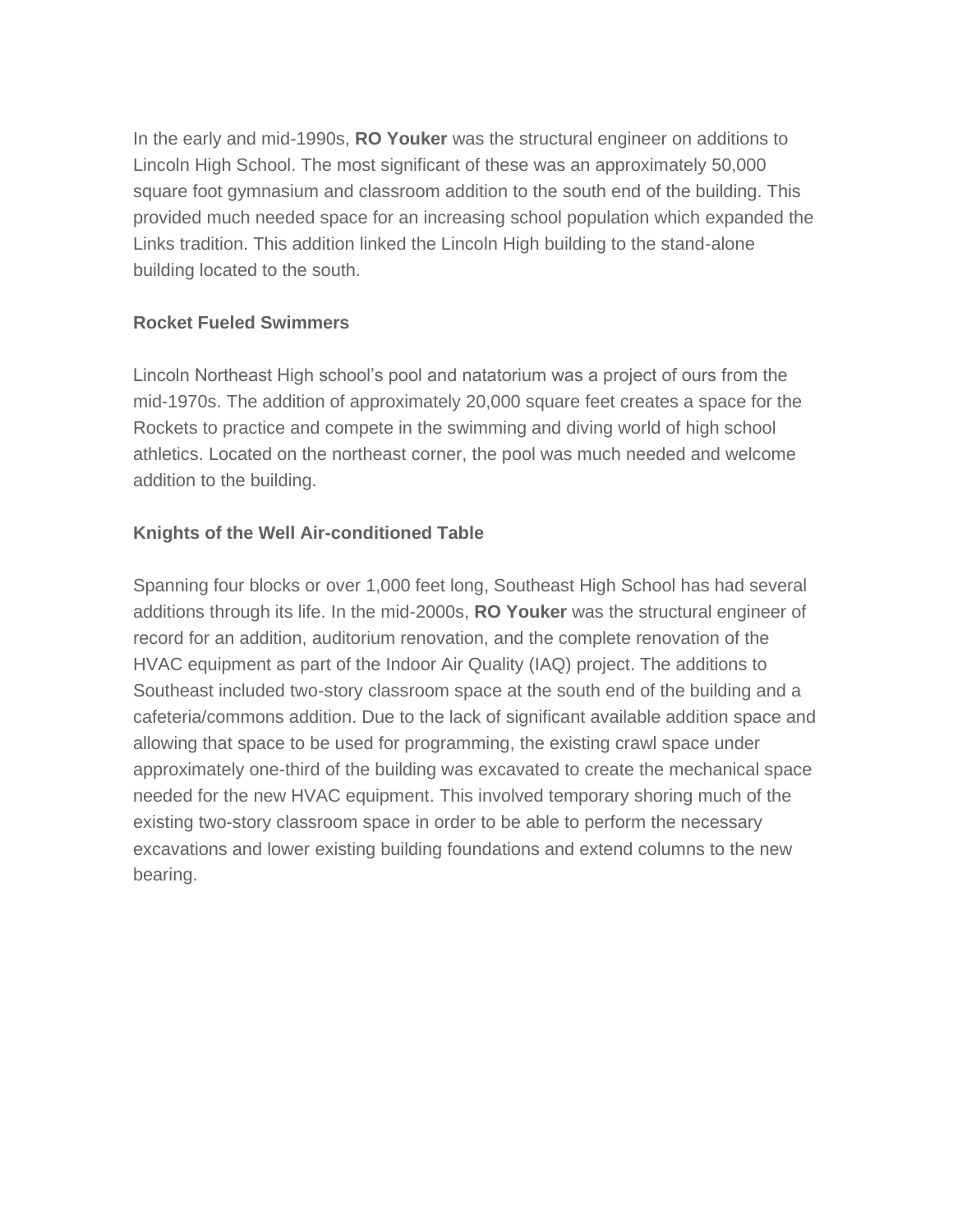



#### SOUTHEAST HIGH SCHOOL CONVERSION FROM CRAWL SPACE TO BASEMENT, BEFORE AND AFTER TRANSITION

#### **This is Sparta(n)!**

Classrooms, commons, and a gym. These additions as a single project in the mid-1990s totaled approximately 30,000 square feet in plan area. Like other facilities, this addition addressed the needs of an expanding student population. The gym and classroom space was added to the east end of the building to expand critical facilities. The commons area was added near the west end of the building, in filling an existing courtyard. The space is generally where the main entrance is currently located.

#### **Hatching a Hawk…and a Gator for that matter**

Lincoln's newest high schools are Lincoln Southwest and Lincoln North Star. Opened one year apart in the early 2000s, these twin facilities were designed to serve approximately 2,000 students each. As the structural engineer of record, **RO Youker** provided the design for all components of the building: classrooms, commons, kitchen, a full-fly theatre, competition swimming pool, the competition and practice gymnasiums, and all support spaces associated with these functions. These buildings created a new chapter in Lincoln Public School's history and the identity of two new groups of students: The Silver Hawks and the Navigators.